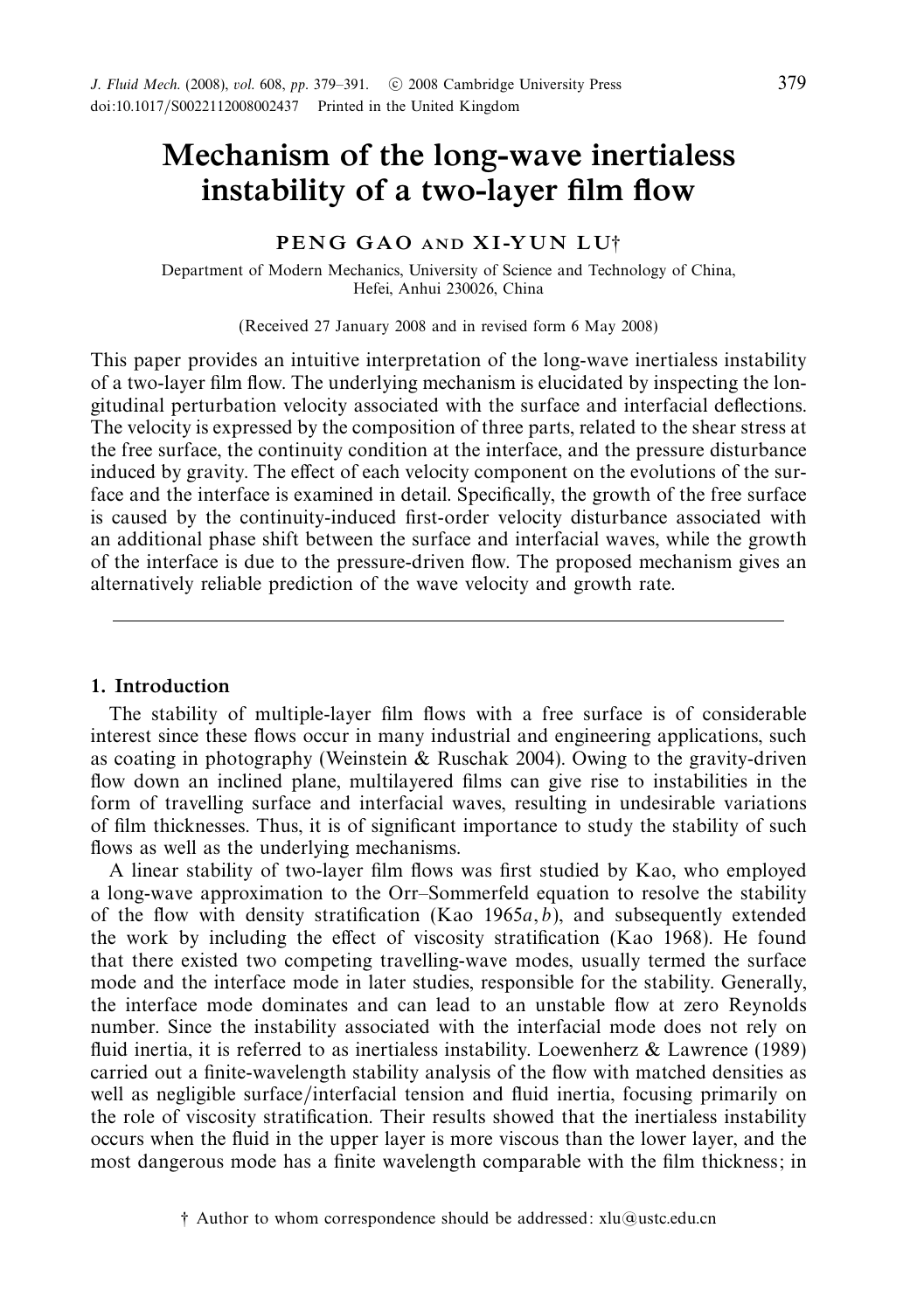contrast, the flow configuration with the more viscous layer adjacent to the wall is stable for all wavenumbers. Chen (1993) considered the stability of the two-layer flow with the influence of inertia by numerically solving the Orr–Sommerfeld equation for finite Reynolds numbers, and found that the flow can only be stable when the inertial effect is small enough. In addition, he also demonstrated that the role of uniform surface and interfacial tensions is stabilizing for finite-wavelength disturbances and negligible for long waves. If the surface and interfacial tensions are modified by the presence of insoluble surfactants, the inertialess instability can be significantly weakened or enhanced (Gao  $&$  Lu 2007). By extending the work of Loewenherz & Lawrence (1989), Hu *et al.* (2006) performed a spatio-temporal stability analysis of the flow with combined effects of density and viscosity stratification, again for disturbances with finite wavelength and in the limit of Stokes flow.

Similar inertialess instability has also been encountered in film flows with a configuration of more than two layers. In this situation, there are several modes with the number equal to the number of the interfaces and one mode associated with the presence of the free surface. Wang, Seaborg  $& Lin (1978)$  formulated the problem of the stability of a general *n*-layer liquid film flow and specifically performed a longwave stability analysis of a five-layer film. They found that the inertialess instability can occur in a flow with a downward step decrease in viscosity. A linear stability of a three-layer film in the limit of long waves was investigated by Weinstein  $\&$ Kurz (1991). The growth of long waves is associated with the presence of complex conjugate wave velocities, which occur when the internal layer is relatively thin, and can persist into the finite wavelength domain (Weinstein  $\&$  Chen 1999). The growth rates of the interfacial waves are much larger than those in two-layer film. The origin and evolution of the inertialess instability of a three-layer film were examined by Jiang et al. (2005) using analytical, numerical and experimental techniques. In particular, they performed an energy analysis and revealed the important role of the interfacial shear on the instability. Weakly nonlinear evolutions of the inertialess instability of three-layer flows have been studied by Kliakhandler  $\&$  Sivashinsky (1997) and Kliakhandler (1999).

Although the inertialess instability of multiple-layer films has been extensively studied, the underlying mechanism seems not to have been completely elucidated. Chen (1993) conjectured that the inertialess instability of a two-layer film results from a kind of resonance between the free surface and the interface. This is reasonable since the inertialess instability does not occur when the interface is absent, corresponding to a single-layer falling film (Benjamin 1957; Yih 1963), or when the free surface is replaced with a rigid plate, corresponding to a two-layer channel flow (Yih 1967; Renardy 1985). However, the details of the resonance are still unclear. For the energy budget, Jiang, Helenbrook  $\&$  Lin (2004) found that the inertialess instability of a two-layer film is caused by the interfacial shear work, though the origin of the work was not addressed. Huang  $&$  Khomami (2001) mentioned that the combined effects of the hydrostatic pressure and the disturbance vorticity lead to the instability; the interpretation seems to be inconsistent and questionable.

The primary purpose of this paper is to provide an intuitive and complete interpretation of the mechanism of the inertialess instability. We focus mainly on two-layer film flows because of their simplicity and rich dynamics. For convenience, only long waves will be considered here, allowing us to grasp the essential mechanism.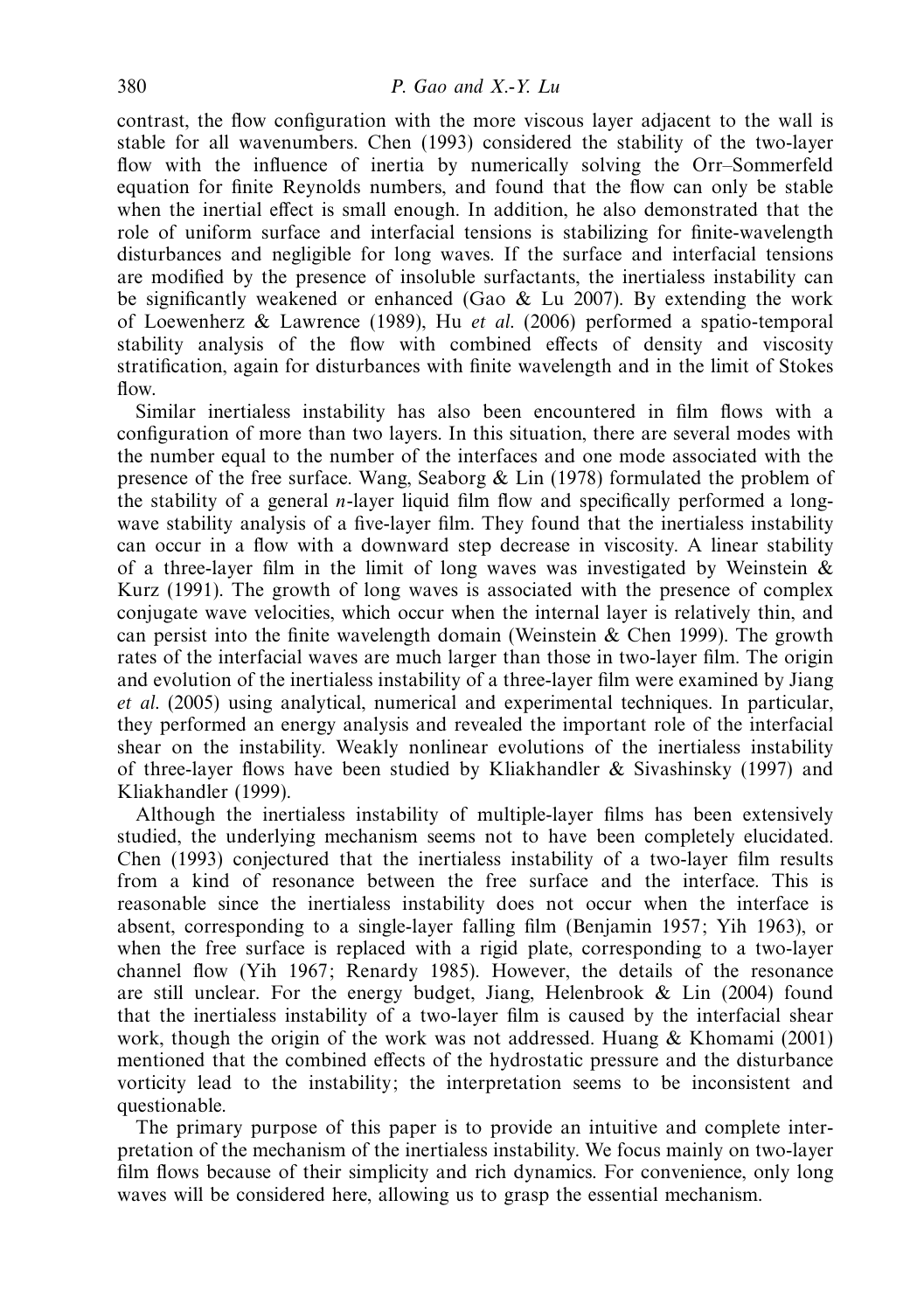

Figure 1. Schematic illustration of the two-layer flow down an inclined plane.

## *2. Long-wave instability mechanism of a two-layer film*

## 2.1. Problem statement and the basic flow

Consider the gravity-driven film flow of two-fluid layers down an inclined plane which is tilted at an angle  $\theta$  with respect to the horizontal direction. The flow configuration and the coordinate system are shown in figure 1. The fluids are assumed to be incompressible and Newtonian. The upper layer is occupied by fluid 1 with mean thickness  $d_1$  and dynamic viscosity  $\mu_1$ , and the lower layer by fluid 2 with mean thickness  $d_2$  and viscosity  $\mu_2$ . For simplicity, we assume that the two fluids have the same density  $\rho$ . To non-dimensionalize the system, we use  $d_2$  as the scale of length, and define the characteristic velocity as

$$
\hat{U} = \rho g d_2^2 \sin \theta / \mu_2,
$$

where *g* is the acceleration due to gravity. The time and pressure are scaled by  $d_2/\hat{U}$ and  $\mu_2 \hat{U}/d_2$ , respectively. Then, the dimensionless forms of the basic velocity profile and the pressure distribution are

$$
U_1(y) = m^{-1} \left( \delta y - \frac{1}{2} y^2 \right) + \delta + \frac{1}{2}, \tag{2.1a}
$$

$$
U_2(y) = \delta y - \frac{1}{2}y^2 + \delta + \frac{1}{2},\tag{2.1b}
$$

$$
P_1(y) = P_2(y) = (\delta - y)\cot\theta, \qquad (2.1c)
$$

where *m* and  $\delta$  are, respectively, the ratios of viscosities and thicknesses of the two layers, defined by

$$
m=\frac{\mu_1}{\mu_2}, \quad \delta=\frac{d_1}{d_2}.
$$

# 2.2. Disturbances of the flow field

We introduce infinitesimally small velocity perturbations  $u_j(x, y, t)$ ,  $v_j(x, y, t)$  and pressure perturbations  $p_i(x, y, t)$  for  $j = 1, 2$ , and let  $h_1(x, t)$  and  $h_2(x, t)$  denote the departures of the perturbed free surface and fluid–fluid interface from their mean locations. Further, we focus on long-wave perturbations associated with the inertialess instability, i.e. the wavenumber  $k \ll 1$  and the fluid inertia being negligible. These assumptions allow us to identify each factor leading to the disturbance flow field and to consider the relevant contributions to the instability. The longitudinal velocity perturbations  $u_i$  can be divided into three parts, related to the shear stress at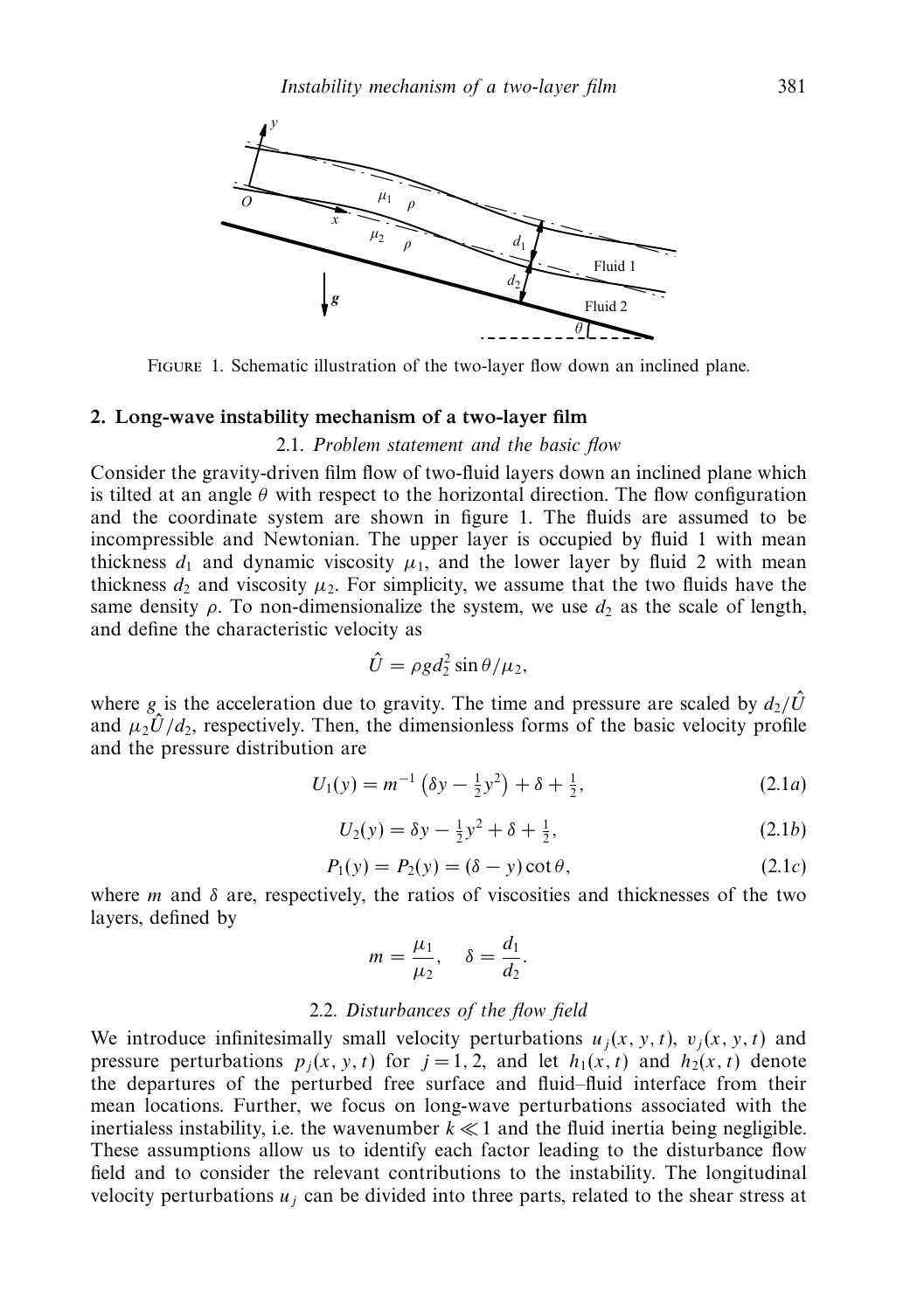

Figure 2. Sketch illustrating the non-zero shear at the perturbed free surface and the discontinuity at the perturbed interface of the basic velocity profile for  $m < 1$ . The dashed lines indicate the slope of the velocity profile at the free surface.

the free surface, the continuity condition at the interface and the pressure disturbance induced by gravity, which will be described below.

A constraint for free-surface film flows is that the shear stress at the surface vanishes. At the perturbed free surface with a displacement  $h_1$ , the shear stress of the basic flow  $(2.1a)$  is non-zero owing to the curvature of the basic velocity profile, as shown in figure 2. Thus, a perturbation shear stress, equal to  $-U_1''(\delta)h_1$ , develops to satisfy the free-surface condition. This viewpoint was also discussed by Kelly et al. (1989) and Smith (1990) in explaining the instability mechanism of a single-fluid film flow. For Stokes flow and long waves, the perturbation shear stress drives a linear shear flow,  $u^{(s)}$ , in both fluid layers,

$$
u_1^{(s)} = -U_1''(\delta)h_1(y+m) = \left(\frac{y}{m} + 1\right)h_1,\tag{2.2a}
$$

$$
u_2^{(s)} = -mU_1''(\delta)h_1(y+1) = (y+1)h_1.
$$
 (2.2b)

The profile of this perturbation flow field is shown in figure  $3(a)$ . Note that the slope difference of  $u^{(s)}$  is due to the viscosity stratification of the two layers, and figure  $3(a)$ shows the case of  $m < 1$ .

At the perturbed interface  $y = h_2$ , the velocity of the two fluids must be continuous. However, the basic velocities of the two layers are not continuous owning to the viscosity stratification of the flow (see also figure 2). As a result, an additional disturbance flow, denoted by  $u^{(c)}$ , arises to make the overall velocity continuous at the interface. Taking into account the no-slip condition at the wall and the zero-shear condition at the free surface, the disturbance velocities resulting from the continuity condition have the form

$$
u_1^{(c)} = [U_2'(0) - U_1'(0)]h_2 = \delta \left(1 - \frac{1}{m}\right)h_2,\tag{2.3a}
$$

$$
u_2^{(c)} = 0.\t(2.3b)
$$

It can be seen that this flow occurs only in the upper fluid and remains uniform across the layer. The velocity  $u^{(c)}$  is different from the counterpart of a two-layer channel flow, in which the continuity-induced disturbance flow is linear in both fluids at the leading order (Charru & Hinch 2000) owing to the no-slip conditions at the two walls. A typical profile of  $u^{(c)}$  for  $m < 1$  is shown in figure 3(b), while the velocity for  $m > 1$  is reversed.

The third part of the disturbance velocity is related to the presence of a gravity component perpendicular to the wall, which, together with a perturbed free surface, causes a hydrostatic pressure disturbance  $p_1 = p_2 = p \equiv h_1 \cot \theta$  in both fluids. Note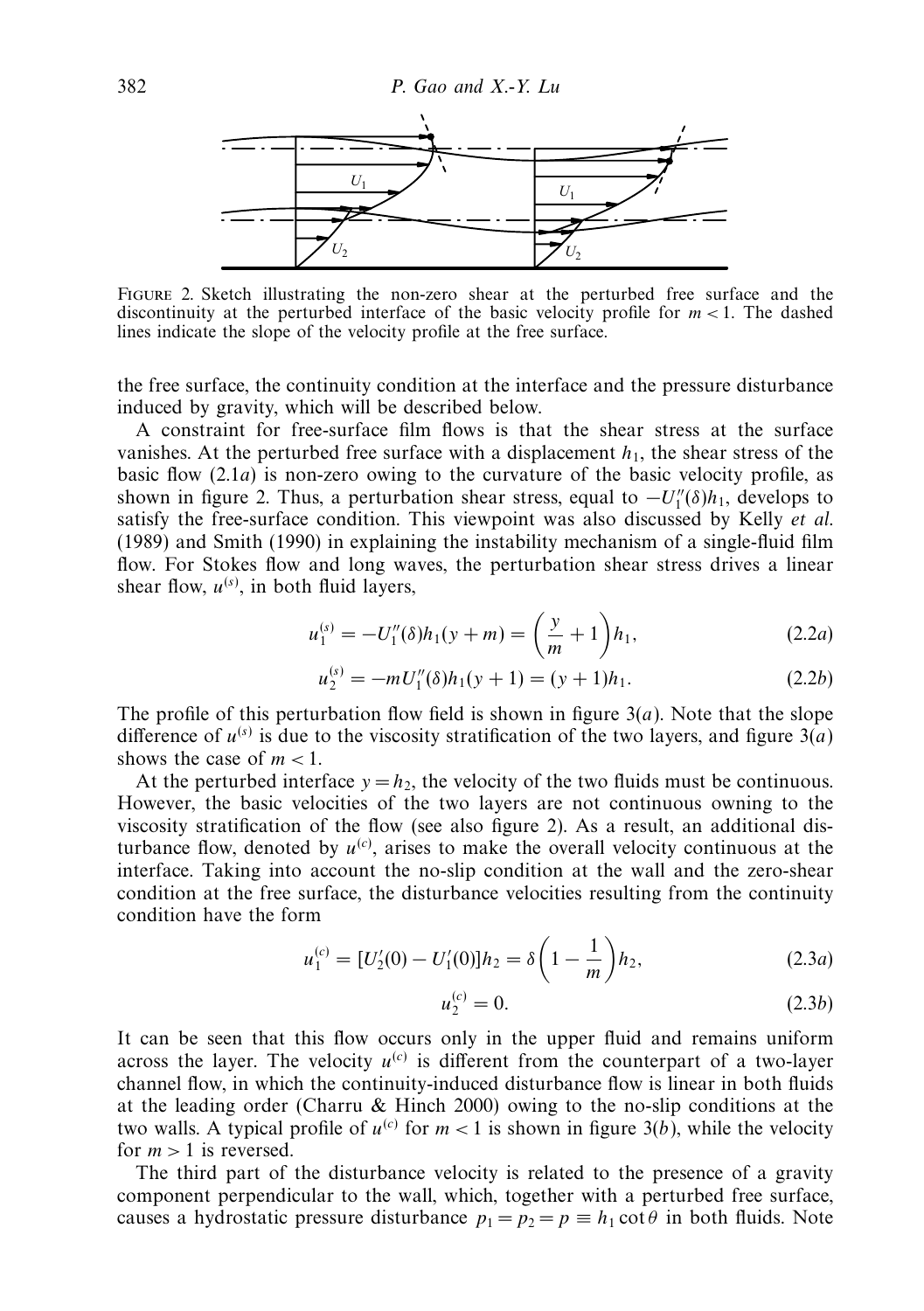

FIGURE 3. The longitudinal velocities for  $m < 1$  generated by (*a*) the perturbation shear stress at the free surface,  $(b)$  the continuity of velocity at the perturbed interface, and  $(c)$  the disturbance pressure *p*. The regions of  $p > 0$  and  $p < 0$  are indicated by  $\oplus$  and  $\ominus$ , respectively.

that the pressure disturbance is constant in the *y*-coordinate and slowly varying in the *x*-coordinate since only long waves and matched densities are considered. The pressure is in phase with the surface deflection; that is, as shown in figure  $3(c)$ , the pressure distribution attains its maximum (or minimum) under the crest (or trough) of the surface wave. As a result, a parabolic flow,  $u^{(p)}$ , will be driven by the pressure gradient *∂p/∂x* and reads

$$
u_1^{(p)} = \left(\frac{1}{2m}y^2 - \frac{\delta}{m}y - \delta - \frac{1}{2}\right)\frac{\partial h_1}{\partial x}\cot\theta,\tag{2.4a}
$$

$$
u_2^{(p)} = \left(\frac{1}{2}y^2 - \delta y - \delta - \frac{1}{2}\right)\frac{\partial h_1}{\partial x}\cot\theta.
$$
 (2.4b)

Note that the magnitude of  $u^{(p)}$  is  $O(k)$  higher than those of  $u^{(s)}$  and  $u^{(c)}$ . This pressure-driven flow serves to push the fluid away from the crest to the trough of the free surface in both the layers, and hence tends to stabilize the surface. The effect of  $u^{(p)}$  on the growth of the interface depends on the phase difference between the surface and interfacial waves, and will be discussed later.

In view of  $(2.2)$ – $(2.4)$ , the total velocity disturbances,

$$
u_j = u_j^{(s)} + u_j^{(c)} + u_j^{(p)},
$$
\n(2.5)

are directly expressed in terms of the qualities associated with the surface and interfacial deflections. The disturbance flow field may alternatively be obtained by solving the Stokes equation similarly to Wei (2005), but it is difficult to identify the individual flow components.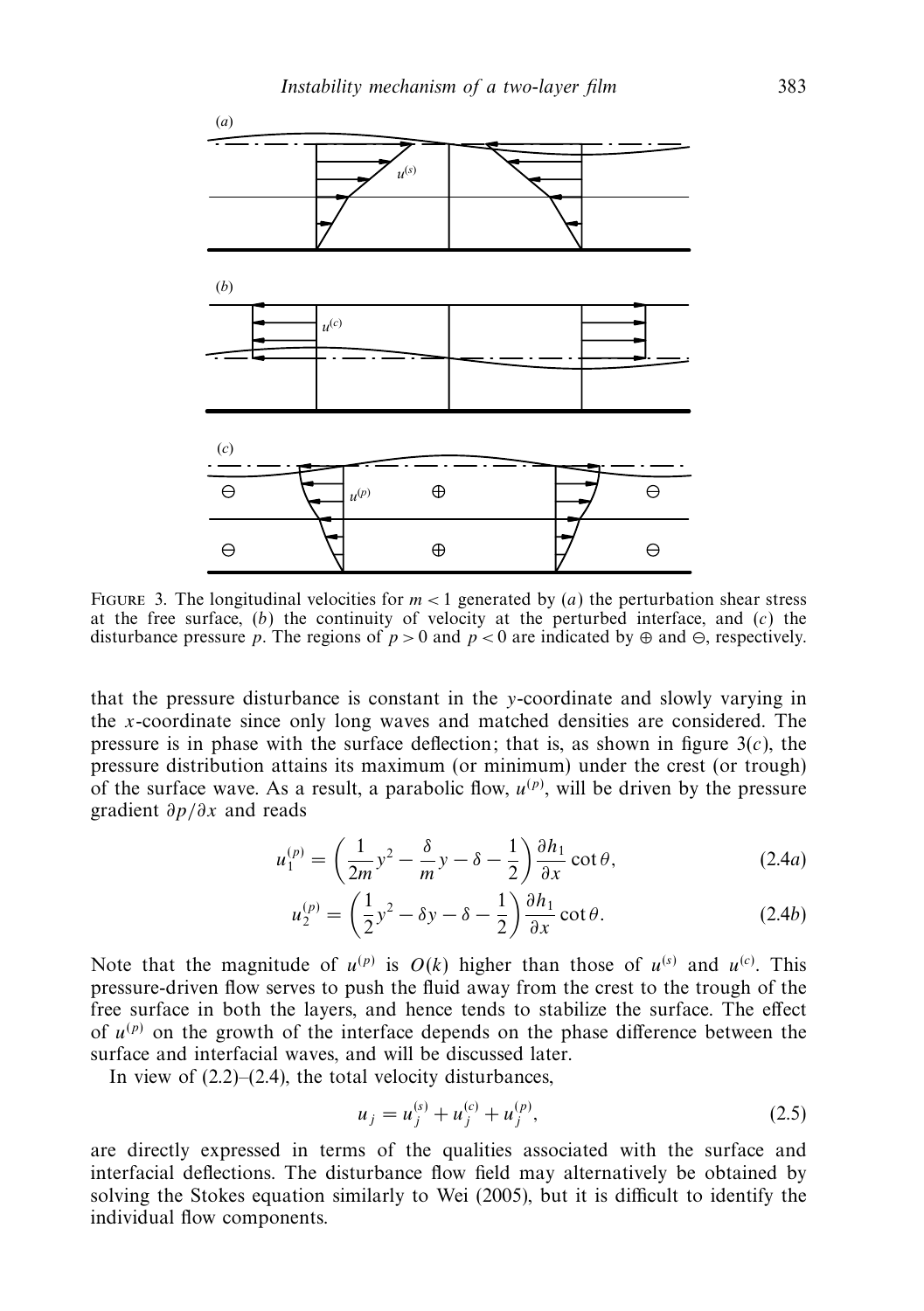## $384$  P. Gao and X.-Y. Lu

## 2.3. Normal-mode solutions of disturbances

To satisfy the mass conservation in both fluid layers, the velocity fields derived above will lead to wave motions and exponential growth of the free surface and the interface. We consider the normal-mode form of the surface and interfacial deflections,

$$
h_1(x, t) = \tilde{h}_1 \cos[k(x - ct)] \exp(k^2 \sigma t), \qquad (2.6a)
$$

$$
h_2(x, t) = \tilde{h}_2 \cos[k(x - ct - \varphi)] \exp(k^2 \sigma t), \qquad (2.6b)
$$

where *k* is the wavenumber and is assumed to be small for long waves as mentioned earlier, *c* is the wave velocity,  $k\varphi$  is the phase shift of  $O(k)$ , and  $s = k^2\sigma$  is the growth rate of disturbances, which is expected to be  $O(k^2)$  according to Kao (1968). The normal-mode form of the velocity components can be easily obtained according to  $(2.2)–(2.4)$ .

The unknowns in (2.6) can be determined by analysing the mass conservation in the control volumes V1:  $[0 \le x \le \lambda/2, -1 \le y \le \delta + h_1]$  and V2:  $[0 \le x \le \lambda/2,$  $-1 \leq y \leq h_2$ , with  $\lambda = 2\pi/k$  being the wavelength, according to

$$
\frac{dV_j}{dt} + Q_j^{net\_out} = 0, \quad (j = 1, 2), \tag{2.7}
$$

where  $V_i$  denotes the time-dependent volume of  $V_j$  and  $Q_i^{net\_out}$  is the net volume flux leaving the control volume. Take the control volume V1 as an example,

$$
V_1 = \int_0^{\lambda/2} (1 + h_2) \, dx, \quad Q_1^{net\_out} = \int_{-1}^{h_2} (U_2 + u_2) \, dy \Big|_{x=0}^{\lambda/2}.
$$
 (2.8)

Upon substituting the corresponding qualities into (2.7) and neglecting terms of  $O(k^2)$ , we obtain,

$$
\begin{aligned} \left[\frac{1}{2}\tilde{h}_1 + (U_I - c)\tilde{h}_2\right] \cos(kct) \\ &= k\left[\left(\frac{1}{2}\delta + \frac{1}{3}\right)\tilde{h}_1 \cot \theta + \sigma \tilde{h}_2 + \varphi(U_I - c)\tilde{h}_2\right] \sin(kct), \end{aligned} \tag{2.9a}
$$

$$
\begin{aligned} &\left[ (2U_S - c)\tilde{h}_1 + \delta^2 \left( 1 - \frac{1}{m} \right) \tilde{h}_2 \right] \cos(kct) \\ &= k \left[ \left( \frac{\delta^3}{3m} + \delta^2 + \delta + \frac{1}{3} \right) \tilde{h}_1 \cot \theta + \sigma \tilde{h}_1 + \delta^2 \left( 1 - \frac{1}{m} \right) \varphi \tilde{h}_2 \right] \sin(kct), \quad (2.9b) \end{aligned}
$$

where

$$
U_S = \frac{\delta^2}{2m} + \delta + \frac{1}{2}, \qquad U_I = \delta + \frac{1}{2}, \tag{2.10}
$$

are the basic surface and interfacial velocities, respectively. To assure the validation of (2.9) at arbitrary time *t*, the four coefficients of cos(*kct*) and sin(*kct*) must vanish. We thus arrive at four equations, with two of them written in matrix form as

$$
\begin{bmatrix} 2U_S & \delta^2 \left(1 - \frac{1}{m}\right) \\ \frac{1}{2} & U_I \end{bmatrix} \begin{bmatrix} \tilde{h}_1 \\ \tilde{h}_2 \end{bmatrix} = c \begin{bmatrix} \tilde{h}_1 \\ \tilde{h}_2 \end{bmatrix},
$$
(2.11)

and the other two as

$$
\begin{bmatrix} \tilde{h}_2/\tilde{h}_1 & (U_I - c)\tilde{h}_2/\tilde{h}_1 \\ 1 & \delta^2 \left(1 - \frac{1}{m}\right) \tilde{h}_2/\tilde{h}_1 \end{bmatrix} \begin{bmatrix} \sigma \\ \varphi \end{bmatrix} = - \left[ \left( \frac{\delta^3}{3m} + \delta^2 + \delta + \frac{1}{3} \right) \cot \theta \right].
$$
 (2.12)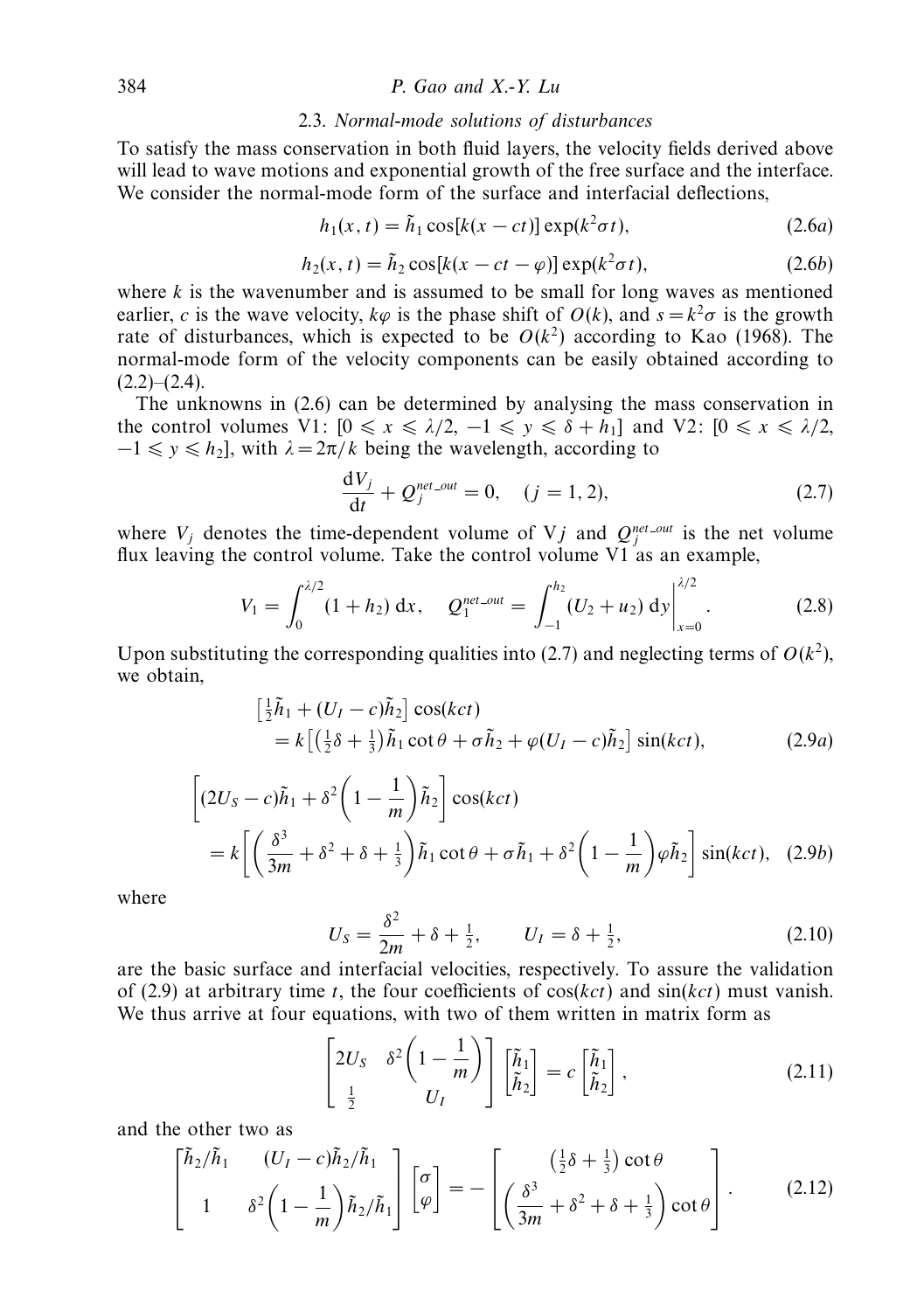Based on these equations, the unknown qualities of the normal modes can be readily obtained. Obviously, (2.11) and (2.12) are decoupled, and hence the phase velocity *c* can be solved separately from (2.11). Note that this convenience is attributed to the long-wave approximations, under which the travelling-wave motions and the growth of perturbations can be separated; for finite-wavelength perturbations, we have to return to solve a more general eigenvalue problem with a strong coupling between the phase velocity and the growth rate.

System  $(2.11)$  is merely an eigenvalue problem with the phase velocity  $c$  being the eigenvalue and  $[\tilde{h}_1, \tilde{h}_2]^T$  the eigenfunction. After some manipulations, the two eigenvalues can be written as

$$
c^{\pm} = U_S + \frac{1}{2}U_I \pm \frac{K}{4m},\tag{2.13}
$$

where

$$
K = \sqrt{4\delta^4 + 4m\delta^2(2\delta - 1) + m^2(12\delta^2 + 4\delta + 1)}.
$$

The two normal modes associated with *c*<sup>+</sup> and *c*<sup>−</sup> are, respectively, referred to as 'surface mode' and 'interface mode', corresponding to travelling surface and interfacial waves. In a reference moving downstream with velocity  $U_s + U_I/2$ , the surface-mode waves will propagate downward and the interface-mode waves propagate upward with the same phase velocity  $K/4m$ . The eigenfunctions associated with the surface and interface modes are

$$
\left(\frac{\tilde{h}_2}{\tilde{h}_1}\right)^+ = \frac{2m}{m + 2m\delta + 2\delta^2 + K},\tag{2.14a}
$$

$$
\left(\frac{\tilde{h}_2}{\tilde{h}_1}\right)^{-} = \frac{m + 2m\delta + 2\delta^2 + K}{4(1-m)\delta^2}.
$$
\n(2.14b)

The values of  $\sigma$  and  $\varphi$  corresponding to the modes can be expressed in terms of *c* and  $\tilde{h}_2/\tilde{h}_1$  according to the linear system (2.12). Substitution of (2.13) and (2.14) yields two groups of solutions, i.e.

$$
\sigma^+ = -\frac{J}{6m} \cot \theta, \qquad (2.15a)
$$

$$
\varphi^+ = \frac{\delta(1+\delta)(m+3m\delta+2\delta^2)^2(m+2m\delta+2\delta^2+K)}{3JK^2}\cot\theta,\tag{2.15b}
$$

for the surface mode, and

$$
\sigma^{-} = \frac{2\delta^3(m-1)(1+\delta)(m+3m\delta+2\delta^2)^2}{3JK^2}\cot\theta, \qquad (2.16a)
$$

$$
\varphi^{-} = \frac{2J}{3(m + 2m\delta + 2\delta^2 + K)} \cot \theta, \qquad (2.16b)
$$

for the interface mode. Here

$$
J = m + 3m\delta + 3m\delta^2 + \delta^3 + K^{-1}[2\delta^5 + m\delta^2(8\delta^2 + \delta - 2) + m^2(12\delta^3 + 13\delta^2 + 5\delta + 1)].
$$

The phase velocities and growth rates derived above are in exact agreement with the long-wave results of Kao (1968) in the absence of density stratification. Compared with Kao (1968), the results in the present paper have the advantage that the stability characteristics of the flow can be readily identified just from inspecting the formulations, instead of presenting a series of figures.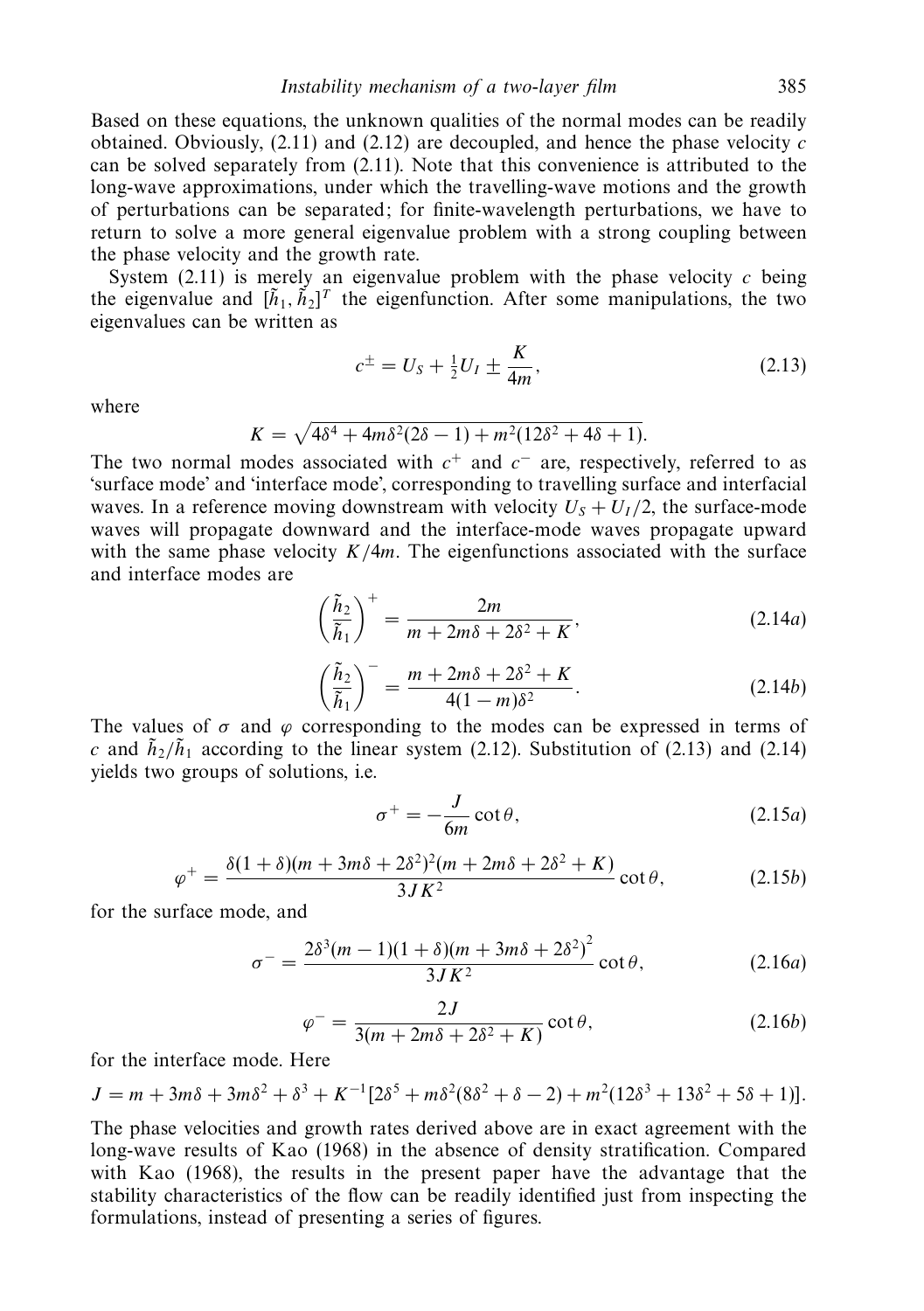

Figure 4. Stability diagram when the surface and interfacial waves are nearly in phase, corresponding to the surface mode for all *m* and the interface mode for  $m < 1$ . (a) The combined effects of  $u^{(p)}$  and  $\Delta u^{(c)}$  result in a downward motion of the surface crest. Note that the profile of  $\Delta u^{(c)}$  is for  $m < 1$ , whereas the velocity is reversed for  $m > 1$ . (b) The pressure-driven velocity  $u^{(p)}$  leads to a downward motion of the interfacial crest.

The stability or instability of the flow is determined by the sign of  $\sigma$ . It can be proved that for the parameters considered ( $\delta > 0$ ,  $m > 0$ ), the values of *K* and *J* are always positive. Thus, the surface mode is stable since the corresponding growth rate,  $k^2\sigma$ , is always negative in view of (2.15*a*). The associated surface and interfacial waves are in phase at the leading order according to (2.14a). Different from the surface mode, (2.16a) shows that the stability of the interface mode depends on the sign of  $m - 1$ . When the lower layer is more (or less) viscous, i.e.  $m < 1$  (or  $m > 1$ ), the growth rate of the interface mode is negative (or positive) and hence the mode is stable (or unstable). At the leading order, the corresponding surface and interfacial waves are in phase for the stable case, similar to the surface mode, and are out of phase by π for the unstable case, as indicated by  $(2.14b)$ .

### 2.4. Instability mechanism

The evolution of small disturbances can be divided into a travelling-wave motion and a growth motion, similar to Smith (1990) and Charru & Hinch (2000). It is of interest to investigate the detailed instability mechanism, especially the contribution of each velocity component presented in §2.2 to the surface and interfacial growth.

Since  $\varphi$  is non-zero, the phase difference between the surface and interfacial waves are not exactly in phase or out of phase by  $\pi$  up to the  $O(k)$  approximation. It is helpful to approximate the interfacial deflection  $h_2$  as

$$
h_2 \approx \bar{h}_2 + \Delta h_2,\tag{2.17a}
$$

with

$$
\bar{h}_2 = \tilde{h}_2 \cos[k(x - ct)] \exp(k^2 \sigma t), \qquad (2.17b)
$$

$$
\Delta h_2 = k\varphi \tilde{h}_2 \sin[k(x - ct)] \exp(k^2 \sigma t), \qquad (2.17c)
$$

according to (2.6b). In fact,  $\bar{h}_2$  is the leading-order position of the interface and  $\Delta h_2$  is a correction of  $O(k)$ . Physically, the effect of  $\Delta h_2$  can also be equivalently regarded as a shift of the interface related to its leading-order position, and the physical meaning of  $\varphi$  is the translational distance of the interface, as indicated in figures 4(b) and 5(b).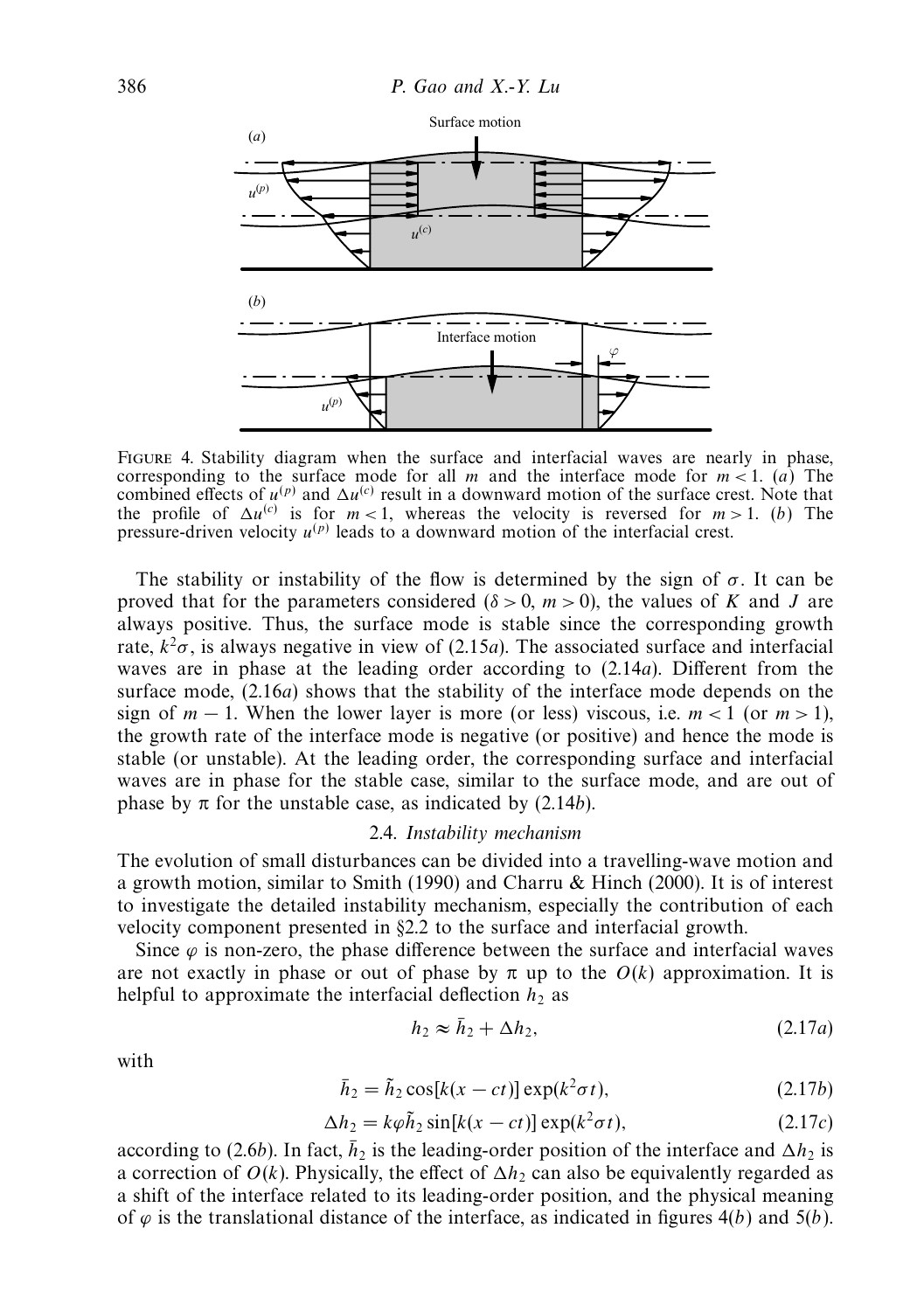

Figure 5. Stability diagram when the surface and interfacial waves are nearly out of phase by π, corresponding to the interface mode for  $m > 1$ . (a) The combined effects of  $u^{(p)}$  and  $Δu^{(c)}$ result in an upward motion of the surface crest. (b) The pressure-driven velocity  $u^{(p)}$  leads to a downward motion of the interfacial trough.

Note that the interfacial wave is always shifted downstream since  $\varphi$  is always positive in view of  $(2.15b)$  and  $(2.16b)$ . By substituting  $(2.17)$  into  $(2.3)$ , the velocity field due to the continuity condition at the interface,  $u^{(c)}$ , can also be decomposed as

$$
u^{(c)} \approx \bar{u}^{(c)} + \Delta u^{(c)}.\tag{2.18}
$$

The expressions of  $\bar{u}^{(c)}$  and  $\Delta u^{(c)}$  are similar to (2.3) except that  $h_2$  is replaced with  $\bar{h}_2$  and  $\Delta h_2$ , respectively. In particular,

$$
\Delta u_1^{(c)} = \delta \left( 1 - \frac{1}{m} \right) \Delta h_2, \tag{2.19a}
$$

$$
\Delta u_2^{(c)} = 0.\tag{2.19b}
$$

Obviously,  $\Delta u^{(c)}$  is of  $O(k)$ , and attains its maximum at the midpoints of the surface and interfacial waves.

The mechanism of the travelling-wave motions of the surface and interface is relatively simple; it is caused by the leading-order perturbation velocities, i.e.  $u^{(s)}$  and  $\bar{u}^{(c)}$ . The magnitudes of  $u^{(s)}$  and  $\bar{u}^{(c)}$  attain their maxima under the crest or trough of the surface and the interface, and vanish at the midpoints. The volume fluxes induced by the leading-order velocities are thus balanced by a shift of the surface and the interface, resulting in motions of perturbations in the form of travelling waves, as is well known. By applying the mass conservation condition (2.7) to the control volumes V1 and V2 and considering only the influences of  $u^{(s)}$  and  $\bar{u}^{(c)}$ , we can simply obtain trivial solutions of the growth rates, while the eigenvalue problem (2.11) gives the phase velocities and the amplitude ratios of the deflections.

The growth of the surface and interfacial waves is induced by the first-order flows, i.e. the pressure-driven velocity  $u^{(p)}$  and the velocity correction  $\Delta u^{(c)}$  associated with the presence of the interfacial shift *ϕ*. According to the linear stability results, the surface and interfacial waves are stable (or unstable) when the leading-order phase difference between them is zero (or  $\pi$ ). This conclusion is valid for both the surface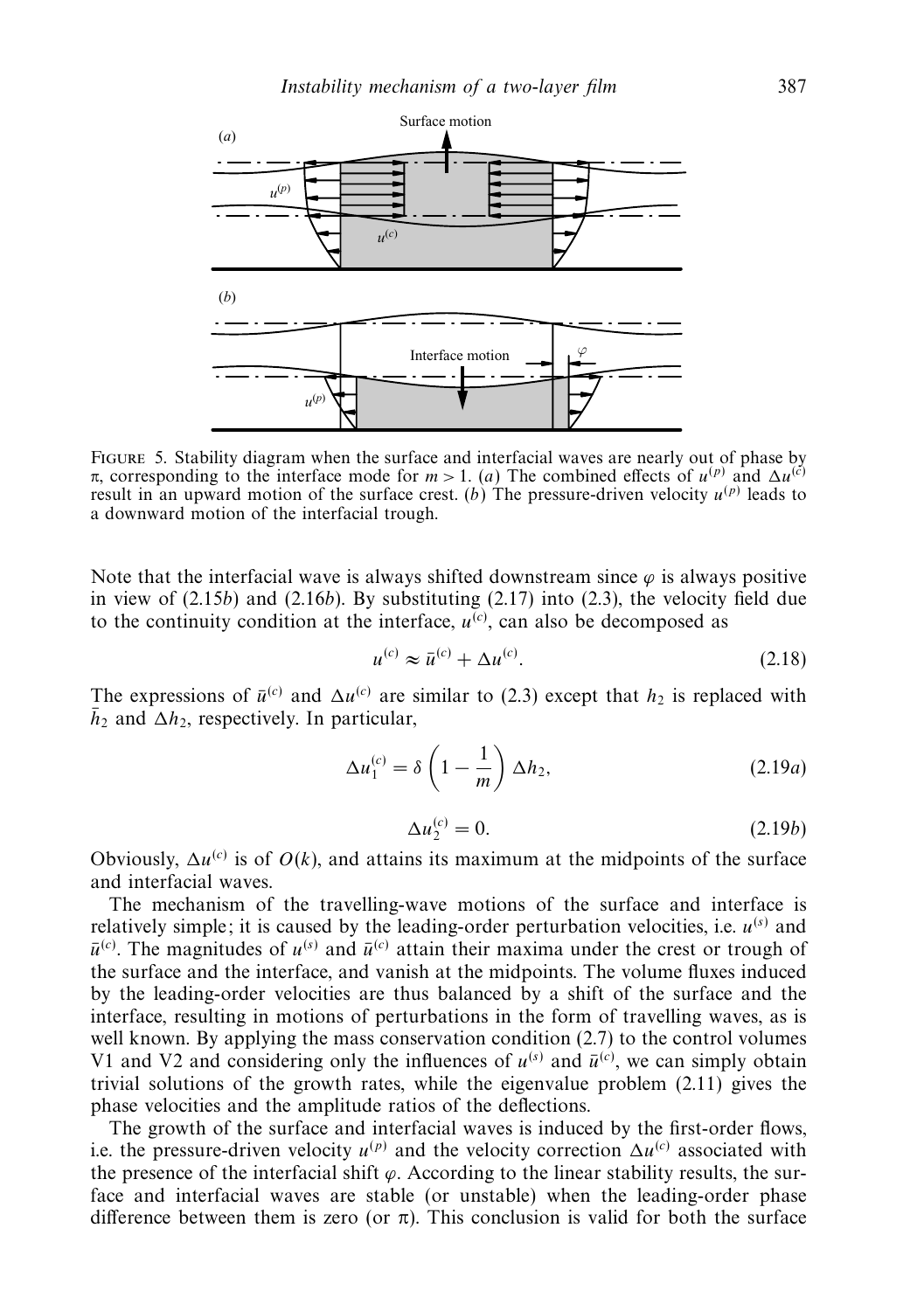mode and the interface mode. We thus discuss the growth mechanism by considering separately the stable case and the unstable case rather than the two modes.

First we consider the stable case, in which the surface and interfacial waves are nearly in phase, as shown in figure 4. This case corresponds to the surface mode for all  $m$  and the interface mode for  $m < 1$ . To study the evolution of the surface and interface, we investigate the mass conservation of fluids in two control volumes denoted by the grey areas in figure 4. Note that these control volumes are different from V1 and V2 defined above, and have the advantage that the net fluxes due to the basic velocity profile vanish, since the edges of the control volumes correspond to the midpoints of the surface and interfacial waves. As shown in figure  $4(a)$ , the pressure-drive flow,  $u^{(p)}$ , moves fluid away from the surface crests and towards the surface troughs in both fluid layers, and hence plays a stabilizing role in the surface deformation. The effect of  $\Delta u^{(c)}$  depends on the viscosity ratio *m*. When the lower fluid is more viscous ( $m < 1$ ), the velocity  $\Delta u^{(c)}$  drives the fluid in the upper layer away from the trough to the crest of the surface and hence tends to stimulate the surface growth, in contrast to the pressure-driven flow. However, this growth is not greater than the surface decay caused by the disturbance pressure and so the flow is stable. When the lower fluid is less viscous  $(m > 1)$ , the velocity of  $\Delta u^{(c)}$  shown in figure  $4(a)$  is reversed; the in-phase configuration is now related just to the surface mode. Clearly, both  $\Delta u^{(c)}$  and  $u^{(p)}$  give rise to a downward motion of the surface crest and are stabilizing. The decay mechanism of the interface is shown in figure  $4(b)$ . Within the control volume considered, the pressure-driven flow  $u^{(p)}$  produces a loss of mass, which is balanced by a decrease of the interfacial deformation. Note that  $\Delta u^{(c)}$  does not directly contribute to the motion of the interface, since it occurs only in the upper layer.

The unstable case corresponds to the interface mode for  $m > 1$  and can be similarly explained. The surface and interfacial waves are out of phase at the leading order, as shown in figure 5. The effect of the pressure-driven flow on the free surface is again stabilizing since  $u^{(p)}$  corresponds to fluid motions from the trough to the crest of the surface. On the contrary, the flow of  $\Delta u^{(c)}$  tends to destabilize the free surface. Different from the stable case, this destabilizing effect is strong enough to compete with the pressure-induced surface decay and leads to a net upward motion of the surface crest, corresponding to an increase of the surface deformation (figure 5a). The disturbance pressure in the lower layer is positive (or negative) around the regions under the interfacial trough (or crest). Therefore, the produced flow  $u^{(p)}$  is now related to fluid motions in the lower layer from the trough to the crest of the interface, as shown in figure  $5(b)$ , leading to a downward motion of the interfacial trough. Thus, the pressure-driven flow plays a destabilizing influence on the interfacial wave and the interface deformation is also amplified.

# *3. Concluding remarks*

We have provided an explanation of the underlying mechanism for the longwave inertialess instability of a two-layer film flow by extending the work of Smith (1990) for a single-layer film and of Charru  $&$  Hinch (2000) for a two-layer channel flow. Mechanisms of both the surface and interface modes are interpreted in the same framework. The initiating mechanism is associated with the fact that the basic velocities do not satisfy the zero-shear condition at the perturbed free surface and the continuity condition at the perturbed interface. When the surface is disturbed, a disturbance shear stress develops and drives a linear longitudinal flow in both fluids. In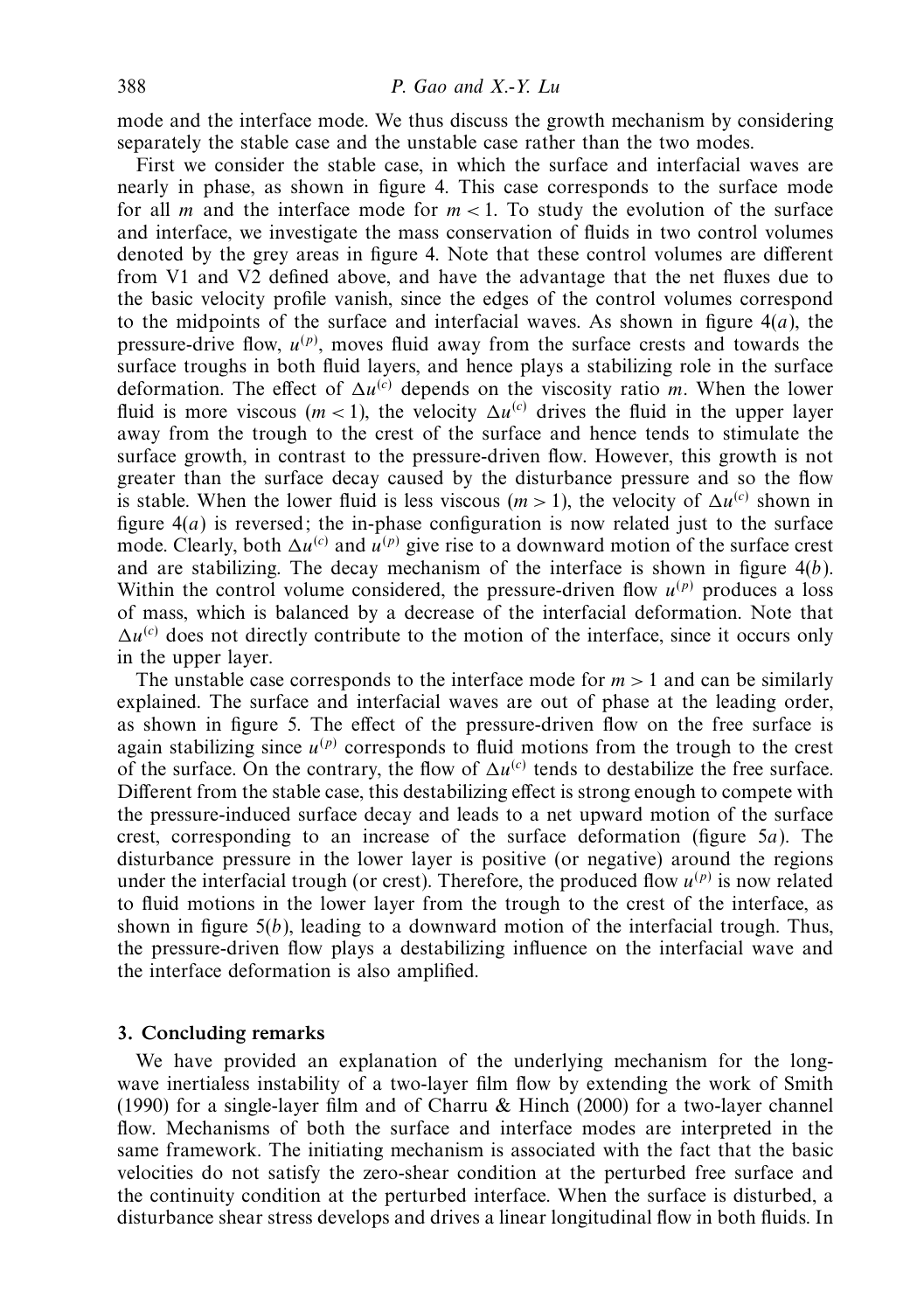addition, to maintain the continuity of the fluids at the deformed interface, a uniform flow in the upper layer must occur. At the leading order, the influence of these flows is to induce the travelling-wave motions of the surface and interface to ensure mass conservation. The propagations of the surface and interfacial waves depend on each other, and they are either in phase or out of phase by  $\pi$  at the leading order.

The growth mechanism of the inertialess instability is associated with a pressuredriven flow and an extra phase shift between the surface and the interface. The component of gravity perpendicular to the wall induces a disturbance pressure field, which is uniform across both the layers and slowly varying in the longitudinal direction. The flow driven by this pressure acts to reduce the surface deformation, reflecting the well-known stabilizing effect of gravity. The same effect also holds on the interface when it is in phase with the surface at the leading order. When the surface and interface are out of phase at the leading order, the pressure-driven flow has a destabilizing influence on the interfacial wave, opposite to that on the surface wave. However, the instability cannot be completely explained by considering only the disturbance pressure. In the upper layer, the interfacial shift  $\varphi$  produces a first-order flow  $\Delta u^{(c)}$ , which, together with the pressure-driven flow, gives rise to the exponential growth of both the surface and the interface. The stability or instability can again be identified from mass conservation. In particular, for the interfacial mode at  $m > 1$ , the phase-shift-induced flow tends to destabilize the free surface, overwhelming the stabilizing effect of gravity. Note that the importance of the additional phase shift of the interface on the instability seems to have been overlooked in previous studies. The presented mechanisms not only serve as a complete physical interpretation, but also provide an alternative way of predicting the growth rates and wave velocities, complementing previous linear analyses (e.g. Kao 1968; Loewenherz & Lawrence 1989).

In contrast to the two-layer film flow, a single-layer falling film is stable at zero Reynolds number. Physically, as in the two-layer film, the decay of the free surface is due to the stabilizing effect of the normal component of gravity (Smith 1990). This stabilizing effect dominates the stability of the single-layer film, since there is a lack of mechanism to generate a flow exciting the surface growth when inertia is negligible. If the free surface of the two-layer film is replaced with a rigid wall, we obtain a two-layer channel flow, which is neutral in the limit of Stokes flow. The instability of this flow relies on the fluid inertia and the occurrence of lubrication pressure, and is independent of gravity (e.g. Yih 1967; Charru & Hinch 2000); the instability mechanism is quite different from the counterpart in the two-layer film.

The contribution of the pressure disturbances to the inertialess instability of a twolayer falling film was also mentioned by Huang  $\&$  Khomami (2001); however, their interpretation seems to be questionable. In particular, the pressure was predicted to attain its maximum under the trough of the free surface for  $m > 1$ . More importantly, it is impossible to give a reasonable explanation of the growth of the free surface for  $m > 1$  by considering only the pressure-driven flow. Based on the present analysis, this inconsistency is overwhelmed by the presence of an additional first-order flow, associated with the fact that the surface and interfacial waves are not exactly in phase or out of phase by  $\pi$ . The combined influence of the pressure-driven flow and this additional flow can make the surface and interfacial waves evolve with identical growth rates, which is of interest in the linear stability based on normal modes. The requirement of identical growth rates for both the waves in the two-layer film is similar to the constraint of no net mass flux for the disturbances in a two-layer pipe or channel flow, which is satisfied by the development of lubrication pressure (Smith 1989; Charru & Hinch 2000; Wei 2005). However, owing to the presence of the free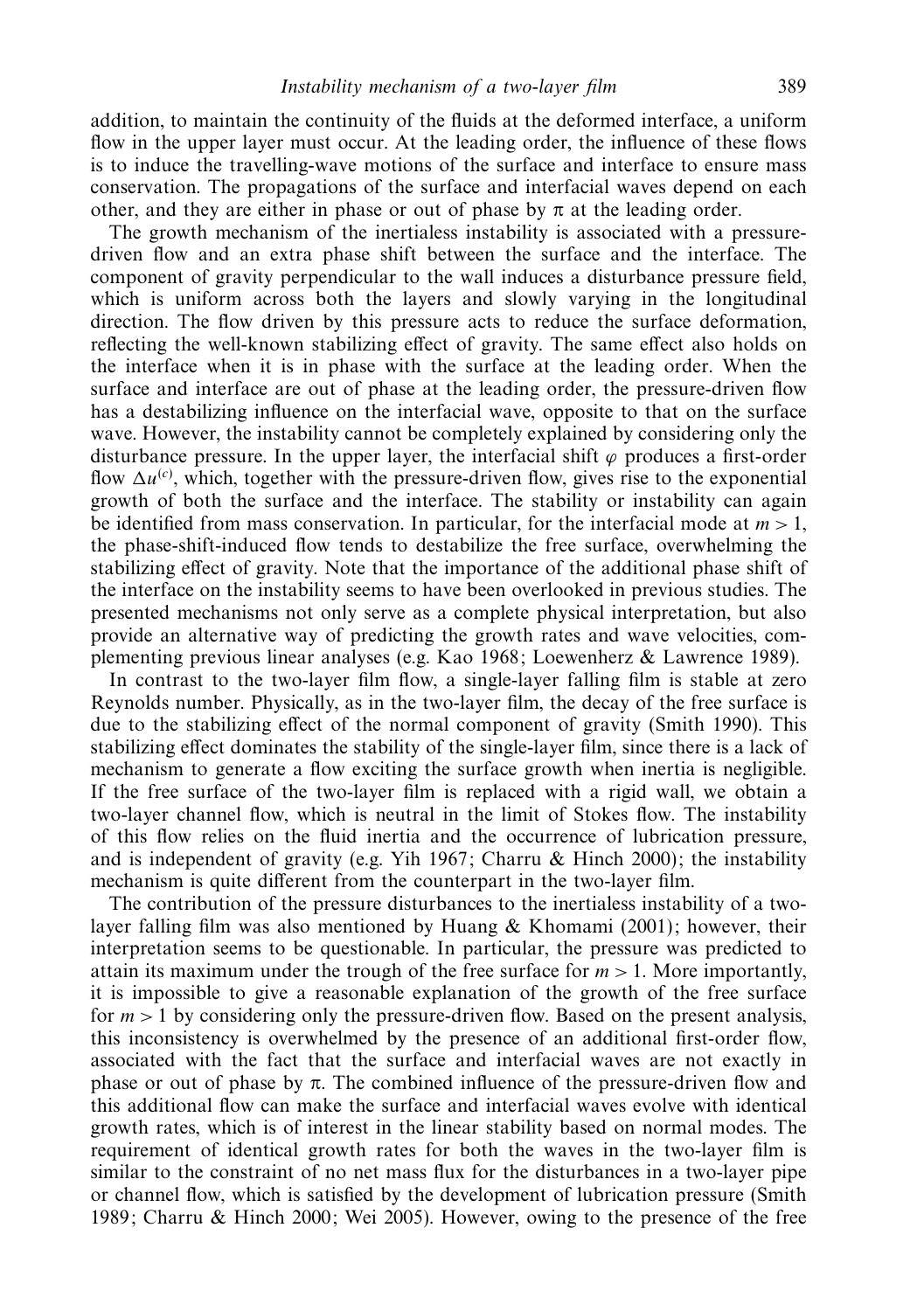surface of the two-layer film, no such mechanism exists to induce lubrication pressure. Alternatively, the constraint is satisfied by the development of an additional phase shift of the surface and the interface, as discussed above. Note that the equality of growth rates of the surface and the interface is not necessarily true in general, but it is true for normal modes under consideration here.

Finally, although only two-layer film flows have been considered in the present study, we anticipate that the proposed mechanism should be quite common and can be extended to film flows with configuration of more than two layers, in which inertialess instability has been widely detected (Wang *et al.* 1978; Weinstein  $\&$  Kurz 1991; Weinstein & Chen 1999). In addition, the mechanism of the instability of an oscillatory film with or without surfactants (Yih 1968; Gao & Lu 2006, 2008) can be interpreted in a similar way.

This work was supported by the Innovation Funds of Graduates at USTC, the National Natural Science Foundation of China (nos. 90405007 and 90605005), Program for Changjiang Scholars and Innovative Research Team in University, and the Fund for Foreign Scholars in University Research and Teaching Programs. The authors thank the referees for their valuable comments.

#### REFERENCES

- Benjamin, T. B. 1957 Wave formation in laminar flow down an inclined plane. J. Fluid Mech. **2**, 554–574.
- Charru, F. & Hinch, E. J. 2000 'Phase diagram' of interfacial instabilities in a two-layer Couette flow and mechanism of the long-wave instability. J. Fluid Mech. **414**, 195–223.
- Chen, K. P. 1993 Wave formation in the gravity-driven low-Reynolds number flow of two fluid films down an inclined plane. Phys. Fluids A **5**, 3038–3048.
- GAO, P. & Lu, X.-Y. 2006 Effect of surfactants on the long-wave stability of oscillatory film flow. J. Fluid Mech. **562**, 345–354.
- Gao, P. & Lu, X.-Y. 2007 Effect of surfactants on the inertialess instability of a two-layer film flow. J. Fluid Mech. **591**, 495–507.
- Gao, P. & Lu, X.-Y. 2008 Instability of an oscillatory fluid layer with insoluble surfactants. J. Fluid Mech. **595**, 461–490.
- Hu, J., MILLET, S., BOTTON, V., HADID, H. B. & HENRY, D. 2006 Inertialess temporal and spatiotemporal stability analysis of the two-layer film flow with density stratification. Phys. Fluids **18**, 104101.
- HUANG, C. T. & KHOMAMI, B. 2001 The instability mechanism of single and multilayer Newtonian and viscoelastic flows down an inclined plane. Rheol. Acta **40**, 467–484.
- Jiang, W. Y., Helenbrook, B. & Lin, S. P. 2004 Inertialess instability of a two-layer liquid film flow. Phys. Fluids **16**, 652–663.
- Jiang, W. Y., Helenbrook, B. T., Lin, S. P. & Weinstein, S. J. 2005 Low-Reynolds-number instabilities in three-layer flow down an inclined wall. J. Fluid Mech. **539**, 387–416.
- Kao, T. W. 1965a Stability of two-layer viscous stratified flow down an inclined plane. Phys. Fluids **8**, 812–820.
- Kao, T. W. 1965b Role of the interface in the stability of stratified flow down an inclined plane. Phys. Fluids **8**, 2190–2194.
- Kao, T. W. 1968 Role of viscosity stratification in the stability of two-layer flow down an incline. J. Fluid Mech. **33**, 561–572.
- Kelly, R. E., Goussis, D. A., Lin, S. P. & Hsu, F. K. 1989 The mechanism for surface wave instability in film flow down an inclined plane. Phys. Fluids A **1**, 819–828.
- KLIAKHANDLER, I. L. 1999 Long interfacial waves in multilayer thin films and coupled Kuramoto– Sivashinsky equations. J. Fluid Mech. **391**, 45–65.
- Kliakhandler, I. L. & Sivashinsky, G. I. 1997 Viscous damping and instabilities in stratified liquid film flowing down a slightly inclined plane. Phys. Fluids **9**, 23–30.